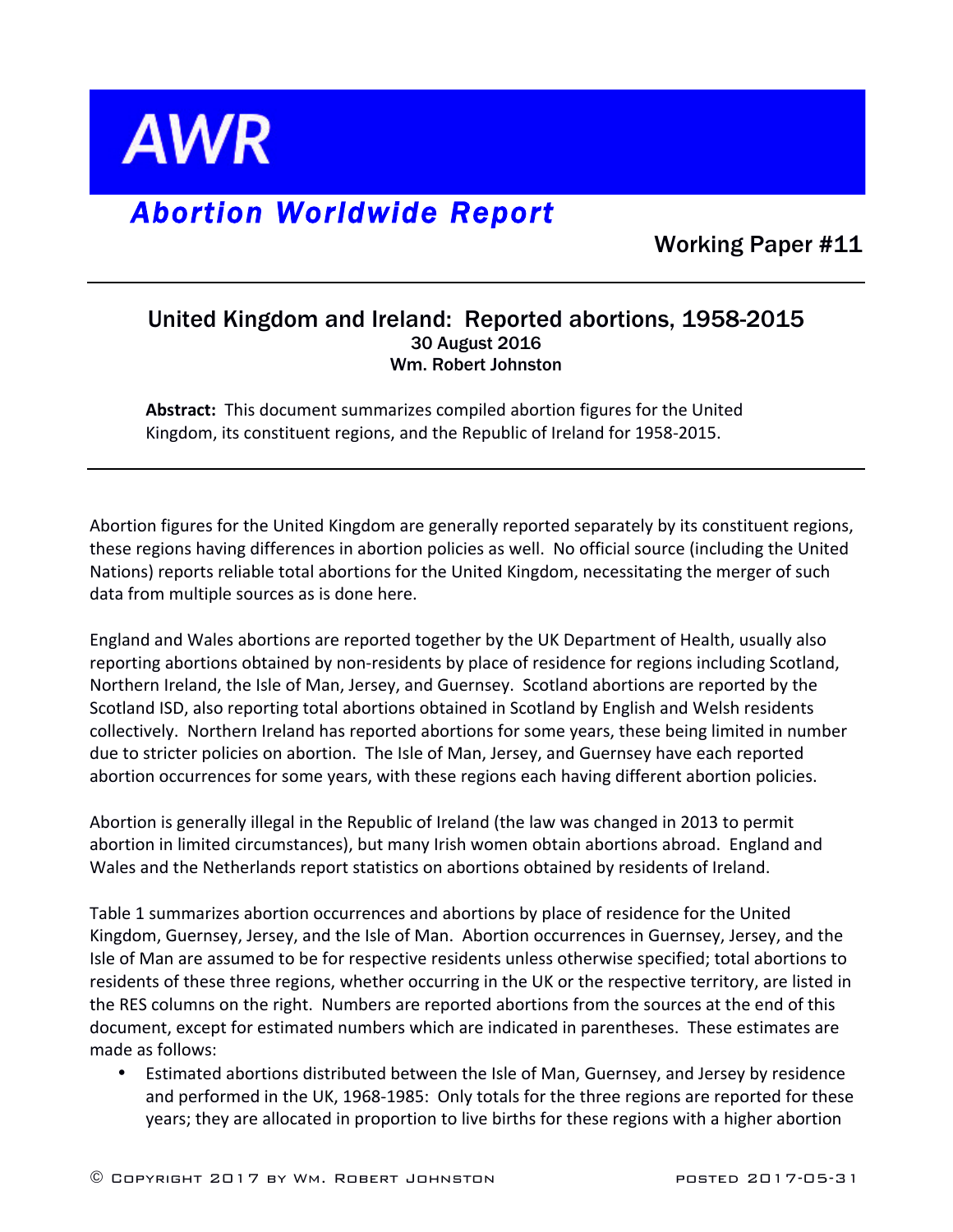percentage for Jersey, given that the abortion percentages for the Isle of Man and Guernsey were both 17.5% in 1986-1987 while for Jersey it was 22.5%

- Estimated abortions distributed between Guernsey and Jersey by residence and performed in the UK, 1990-1993, 1995-1998, and 2001: Only totals for the two regions are reported for these years. The fractional distribution between the two regions was linearly interpolated to obtain these estimates.
- Abortions by Jersey residents obtained in Jersey, 1990-1993, 1997-2001, 2005-2007, and 2011-2013: Abortions performed in Jersey are assumed to be obtained by Jersey residents, given that 99.9% of abortions performed in Jersey in 2002-2004, 2008-2010, and 2014 were obtained by Jersey residents.
- Estimated abortions performed in Jersey in 1994-1996 and in Guernsey in 2001-2003: Estimated are linearly interpolated across these reporting gaps.
- Estimated abortions performed in Jersey in 2015 and in Guernsey in 2013-2015: These estimates are based on trends for the last three years in each region.

Table 2 provides available data on abortions obtained abroad by residents of the Republic of Ireland.

|      | <b>United Kingdom</b> | Guernsey | Jersey | Isle of Man | <b>United Kingdom</b> | Guernsey   | Jersey     | Isle of Man |
|------|-----------------------|----------|--------|-------------|-----------------------|------------|------------|-------------|
| year | occ                   | occ      | occ    | occ         | <b>RES</b>            | <b>RES</b> | <b>RES</b> | <b>RES</b>  |
| 1958 | 13,570                |          |        |             |                       |            |            |             |
| 1959 | 13,900                |          |        |             |                       |            |            |             |
| 1960 | 14,000                |          |        |             |                       |            |            |             |
| 1961 | 14,300                |          |        |             |                       |            |            |             |
| 1962 | 16,800                |          |        |             |                       |            |            |             |
| 1963 | 16,600                |          |        |             |                       |            |            |             |
| 1964 | 18,300                |          |        |             |                       |            |            |             |
| 1965 | 19,500                |          |        |             |                       |            |            |             |
| 1966 | 21,400                |          |        |             |                       |            |            |             |
| 1967 | 27,200                |          |        |             |                       |            |            |             |
| 1968 | 25,185                |          |        |             | 23,991                | (10)       | (20)       | (10)        |
| 1969 | 58,375                |          |        |             | 53,643                | (30)       | (50)       | (20)        |
| 1970 | 91,819                |          |        |             | 81,198                | (40)       | (70)       | (50)        |
| 1971 | 133,110               |          |        |             | 102,047               | (60)       | (100)      | (60)        |
| 1972 | 167,493               |          |        |             | 117,758               | (80)       | (120)      | (90)        |
| 1973 | 174,691               |          |        |             | 120,160               | (80)       | (140)      | (90)        |
| 1974 | 170,508               |          |        |             | 119,123               | (100)      | (160)      | (110)       |
| 1975 | 147,029               |          |        |             | 115,678               | (90)       | (170)      | (110)       |
| 1976 | 136,892               |          |        |             | 111,118               | (90)       | (150)      | (100)       |
| 1977 | 140,338               |          |        |             | 111,935               | (90)       | (190)      | (110)       |

## **Table 1. Abortion occurrences and abortions by residents for** the United Kingdom, Guernsey, Jersey, and Isle of Man, 1958-2015.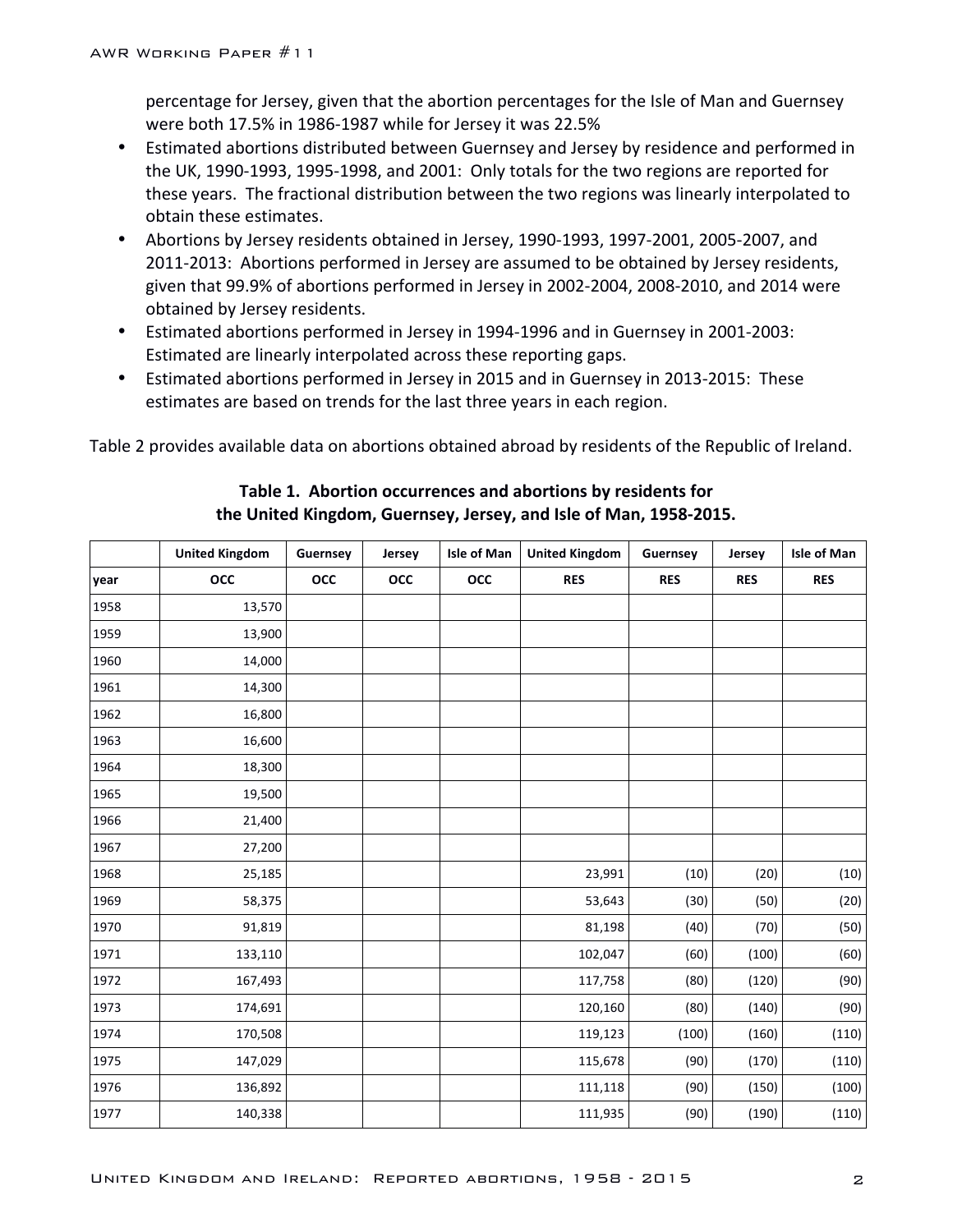| 1978 | 149,009 |       |       |   | 121,484 | (100) | (200) | (120)   |
|------|---------|-------|-------|---|---------|-------|-------|---------|
| 1979 | 157,530 |       |       |   | 130,755 | (110) | (210) | (130)   |
| 1980 | 168,808 |       |       |   | 139,548 | (120) | (230) | (140)   |
| 1981 | 171,487 |       |       |   | 139,999 | (110) | (210) | (130)   |
| 1982 | 171,470 |       |       |   | 139,354 | (110) | (220) | (140)   |
| 1983 | 170,620 |       |       |   | 138,081 | (120) | (220) | (120)   |
| 1984 | 179,148 |       |       |   | 147,840 | (110) | (230) | (120)   |
| 1985 | 181,062 |       |       |   | 152,640 | (130) | (250) | (140)   |
| 1986 | 181,914 |       |       |   | 159,705 | 128   | 290   | 148     |
| 1987 | 183,736 |       |       |   | 168,128 | 139   | 287   | 158     |
| 1988 | 193,926 |       |       |   | 181,075 | 132   | 313   | 182     |
| 1989 | 194,183 |       |       |   | 183,258 | 166   | 322   | 221     |
| 1990 | 197,131 |       | 323   |   | 186,737 | (160) | (630) | 232     |
| 1991 | 190,590 |       | 307   |   | 180,909 | (160) | (610) | 191     |
| 1992 | 182,887 |       | 250   |   | 173,659 | (130) | (490) | 139     |
| 1993 | 179,790 |       | 296   |   | 170,975 | (140) | (560) | 139     |
| 1994 | 178,268 |       | (300) |   | 169,951 | 119   | (530) | 143     |
| 1995 | 174,781 |       | (300) |   | 167,285 | (100) | (470) | 124     |
| 1996 | 189,558 |       | (310) |   | 181,860 | (110) | (490) | 160     |
| 1997 | 191,934 | 57    | 312   |   | 184,205 | (110) | (390) | 174     |
| 1998 | 199,958 | 104   | 328   |   | 192,358 | (130) | (360) | 133     |
| 1999 | 195,501 | 92    | 291   |   | 187,702 | 119   | 326   | 180     |
| 2000 | 197,443 | 89    | 296   |   | 189,462 | 114   | 327   | 177     |
| 2001 | 198,478 | (100) | 301   |   | 190,462 | (130) | 322   | 139     |
| 2002 | 197,322 | (120) | 265   |   | 189,567 | (140) | (290) | 170     |
| 2003 | 203,032 | (130) | 231   |   | 195,599 | (150) | 250   | 134     |
| 2004 | 207,040 | 151   | 229   |   | 199,851 | 160   | 240   | 152     |
| 2005 | 207,097 | 126   | 218   |   | 200,594 | 135   | 233   | 161     |
| 2006 | 214,431 | 150   | 218   |   | 208,616 | 162   | 233   | 124     |
| 2007 | 219,454 | 106   | 200   | 5 | 214,030 | 119   | 224   | 140     |
| 2008 | 216,133 | 137   | 220   |   | 210,705 | 147   | 227   | 135     |
| 2009 | 208,930 | 97    | 215   |   | 203,648 | 109   | 224   | 111     |
| 2010 | 209,131 | 110   | 200   |   | 203,931 | 119   | 209   | 128     |
| 2011 | 208,678 | 117   | 209   |   | 203,741 | 131   | 220   | 96      |
| 2012 | 203,587 | 110   | 215   |   | 198,819 | 116   | 224   | 98      |
| 2013 | 202,778 | (110) | 180   |   | 198,265 | (120) | 187   | $90\,$  |
| 2014 | 201,885 | (110) | 163   |   | 197,348 | (120) | 168   | $90\,$  |
| 2015 | 203,101 | (110) | (140) |   | 198,902 | (120) | (150) | $105\,$ |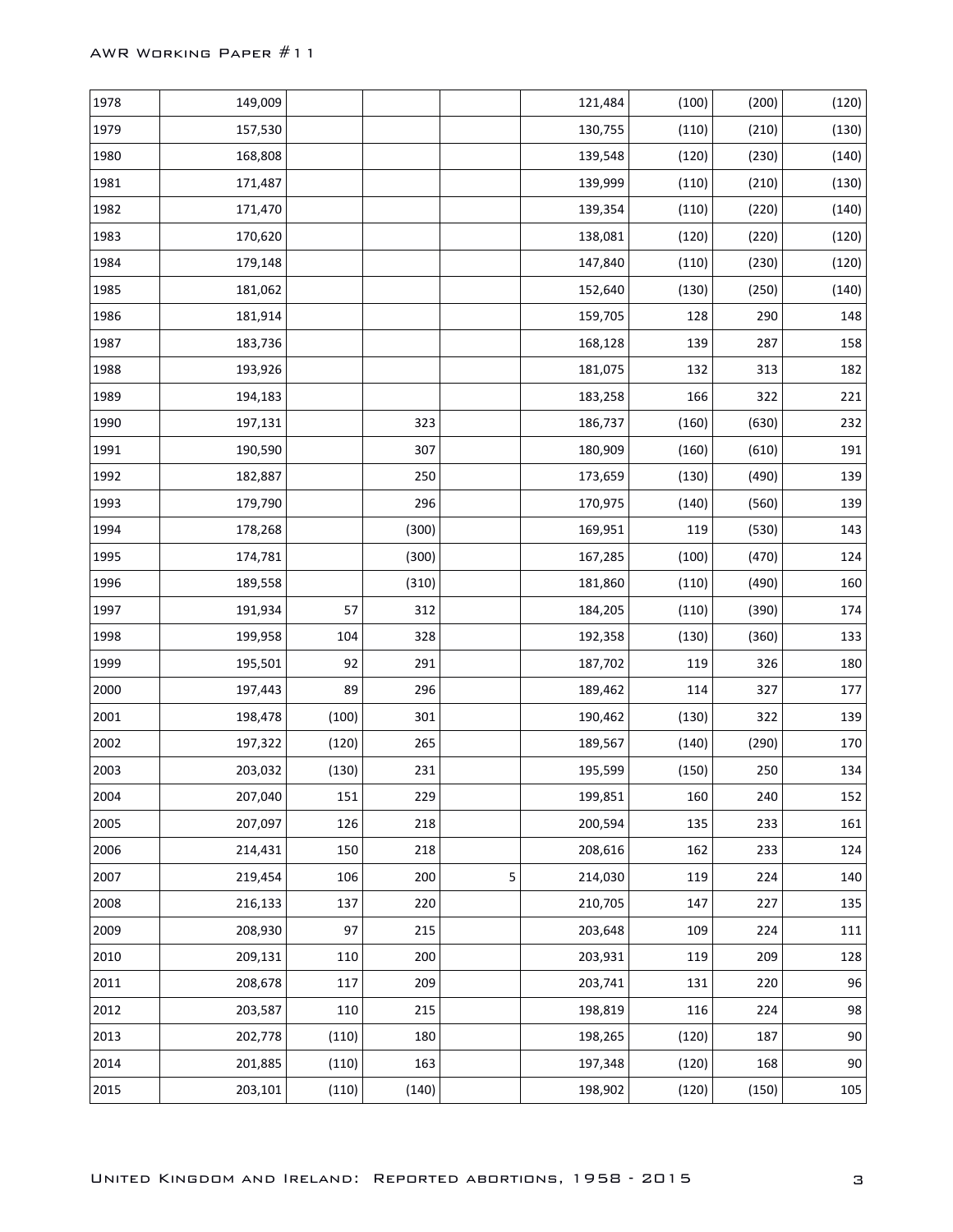|  | Table 2. Abortions by residents of Ireland obtained in the United Kingdom and the Netherlands. |  |  |  |  |  |  |  |  |
|--|------------------------------------------------------------------------------------------------|--|--|--|--|--|--|--|--|
|--|------------------------------------------------------------------------------------------------|--|--|--|--|--|--|--|--|

| year | Abortions obtained in<br>the United Kingdom | <b>Abortions obtained</b><br>in the Netherlands | <b>Total abortions by</b><br>residents of Ireland |
|------|---------------------------------------------|-------------------------------------------------|---------------------------------------------------|
| 1968 | 64                                          |                                                 | 64                                                |
| 1969 | 123                                         |                                                 | 123                                               |
| 1970 | 261                                         |                                                 | 261                                               |
| 1971 | 578                                         |                                                 | 578                                               |
| 1972 | 975                                         |                                                 | 975                                               |
| 1973 | 1,195                                       |                                                 | 1,195                                             |
| 1974 | 1,421                                       |                                                 | 1,421                                             |
| 1975 | 1,575                                       |                                                 | 1,575                                             |
| 1976 | 1,821                                       |                                                 | 1,821                                             |
| 1977 | 2,185                                       |                                                 | 2,185                                             |
| 1978 | 2,550                                       |                                                 | 2,550                                             |
| 1979 | 2,809                                       |                                                 | 2,809                                             |
| 1980 | 3,324                                       |                                                 | 3,324                                             |
| 1981 | 3,603                                       |                                                 | 3,603                                             |
| 1982 | 3,654                                       |                                                 | 3,654                                             |
| 1983 | 3,677                                       |                                                 | 3,677                                             |
| 1984 | 3,948                                       |                                                 | 3,948                                             |
| 1985 | 3,888                                       |                                                 | 3,888                                             |
| 1986 | 3,918                                       |                                                 | 3,918                                             |
| 1987 | 3,673                                       |                                                 | 3,673                                             |
| 1988 | 3,839                                       |                                                 | 3,839                                             |
| 1989 | 3,721                                       |                                                 | 3,721                                             |
| 1990 | 4,064                                       |                                                 | 4,064                                             |
| 1991 | 4,154                                       |                                                 | 4,154                                             |
| 1992 | 4,254                                       |                                                 | 4,254                                             |
| 1993 | 4,402                                       |                                                 | 4,402                                             |
| 1994 | 4,590                                       |                                                 | 4,590                                             |
| 1995 | 4,532                                       |                                                 | 4,532                                             |
| 1996 | 4,894                                       |                                                 | 4,894                                             |
| 1997 | 5,340                                       |                                                 | 5,340                                             |
| 1998 | 5,891                                       |                                                 | 5,891                                             |
| 1999 | 6,226                                       |                                                 | 6,226                                             |
| 2000 | 6,391                                       |                                                 | 6,391                                             |
| 2001 | 6,673                                       |                                                 | 6,673                                             |
| 2002 | 6,522                                       |                                                 | 6,522                                             |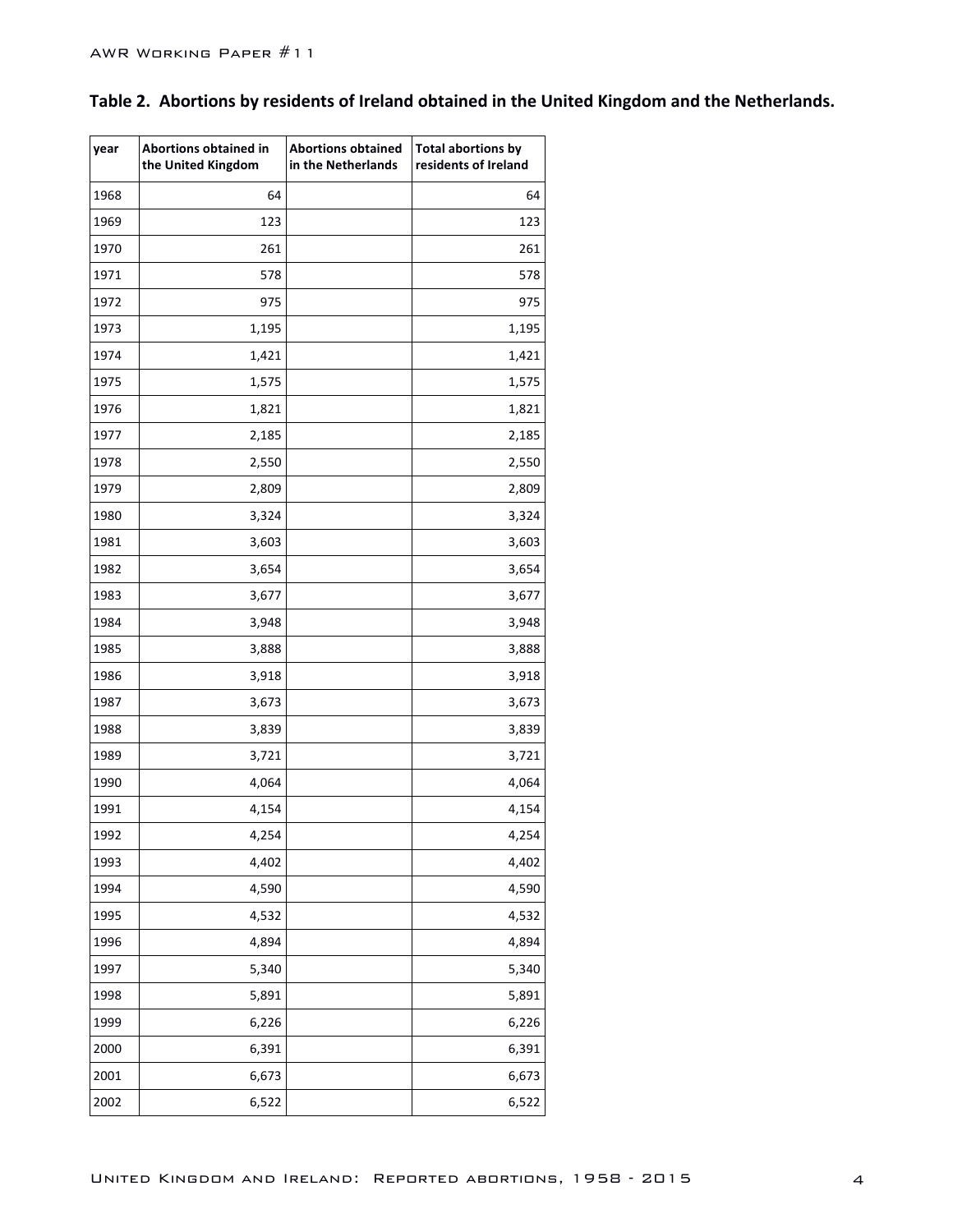| 2003 | 6,320 |     | 6,320 |
|------|-------|-----|-------|
| 2004 | 6,217 |     | 6,217 |
| 2005 | 5,585 |     | 5,585 |
| 2006 | 5,042 | 461 | 5,503 |
| 2007 | 4,686 | 451 | 5,137 |
| 2008 | 4,600 | 351 | 4,951 |
| 2009 | 4,422 | 134 | 4,556 |
| 2010 | 4,402 | 31  | 4,433 |
| 2011 | 4,149 | 33  | 4,182 |
| 2012 | 3,982 | 24  | 4,006 |
| 2013 | 3,679 | 12  | 3,691 |
| 2014 | 3,735 | 16  | 3,751 |
| 2015 | 3,451 |     | 3,451 |

## **References**

\_\_\_\_\_\_\_\_\_\_\_\_\_\_\_\_\_\_\_\_

- B03a: BBC, 24 Sept. 2003, "Abortion figures concerns," *BBC News*, on line [http://news.bbc.co.uk/2/hi/europe/3135150.stm].
- C70a: Callahan, Daniel, 1970, Abortion: Law, Choice and Morality, Macmillan Co. (New York, NY).
- CHAG12a: Cataroche, J., and S. Bridgeman, 2012, "2008 health profile for Guernsey and Alderney," *States of Guernsey*, on line [http://www.gov.gg/CHttpHandler.ashx?id=74886&p=0].
- CHAJ03a: Health and Social Services Committee, 23 Sept. 2003, "Termination of pregnancy (Jersey) law 1997: report for 2002," States of Jersey, on line [http://www.statesassembly.gov.je/documents/reports/4585-14063-2392003.htm].
- CHAJ05a: Health and Social Services Committee, 15 March 2005, "Termination of pregnancy (Jersey) law 1997: report for 2003 and 2004," States of Jersey, on line [http://www.statesassembly.gov.je/documents/reports/13050-7417-1532005.htm].
- 16<sup>\*</sup>a: Irish Family Planning Association, 2016, "Abortion in Ireland: Statistics," IFPA, on line [https://www.ifpa.ie/Hot-Topics/Abortion/Statistics].
- O09a: Ogier, Thom, 28 Nov. 2009, "Is it right abortions are free yet IVF costs?," The Guernsey Press, on line [http://www.thisisguernsey.com/2009/11/28/is-it-right-abortions-are-free-yet-ivf-costs/].
- P08a: Peters, Claire, 21 May 2008, "Abortion law in Jersey," *BBC* News, on line [http:// www.bbc.co.uk/jersey/content/articles/2008/05/21/abortion\_law\_jersey\_feature.shtml].
- SCOT09a: ISD Scotland, 2009, "Abortions performed in Scotland and on Scottish residents in England & Wales," *ISD Scotland*, on line [http://www.isdscotland.org/isd/servlet/FileBuffer?namedFile=mat\_aas\_table607.xls&pContentDispos itionType=inline].
- SCOT10a: ISD Scotland, 2010, "Abortions performed in Scotland and on Scottish residents in England & Wales," *ISD Scotland*, on line [http://www.isdscotland.org/isd/servlet/FileBuffer?namedFile=mat\_aas\_table607.xls&pContentDispos itionType=inline].
- SCOT11a: ISD Scotland, 31 May 2011, "Abortion statistics year ending 31 December 2010," ISD *Scotland*, on line [http://www.isdscotland.scot.nhs.uk/Health-Topics/Sexual-Health/Publications/2011-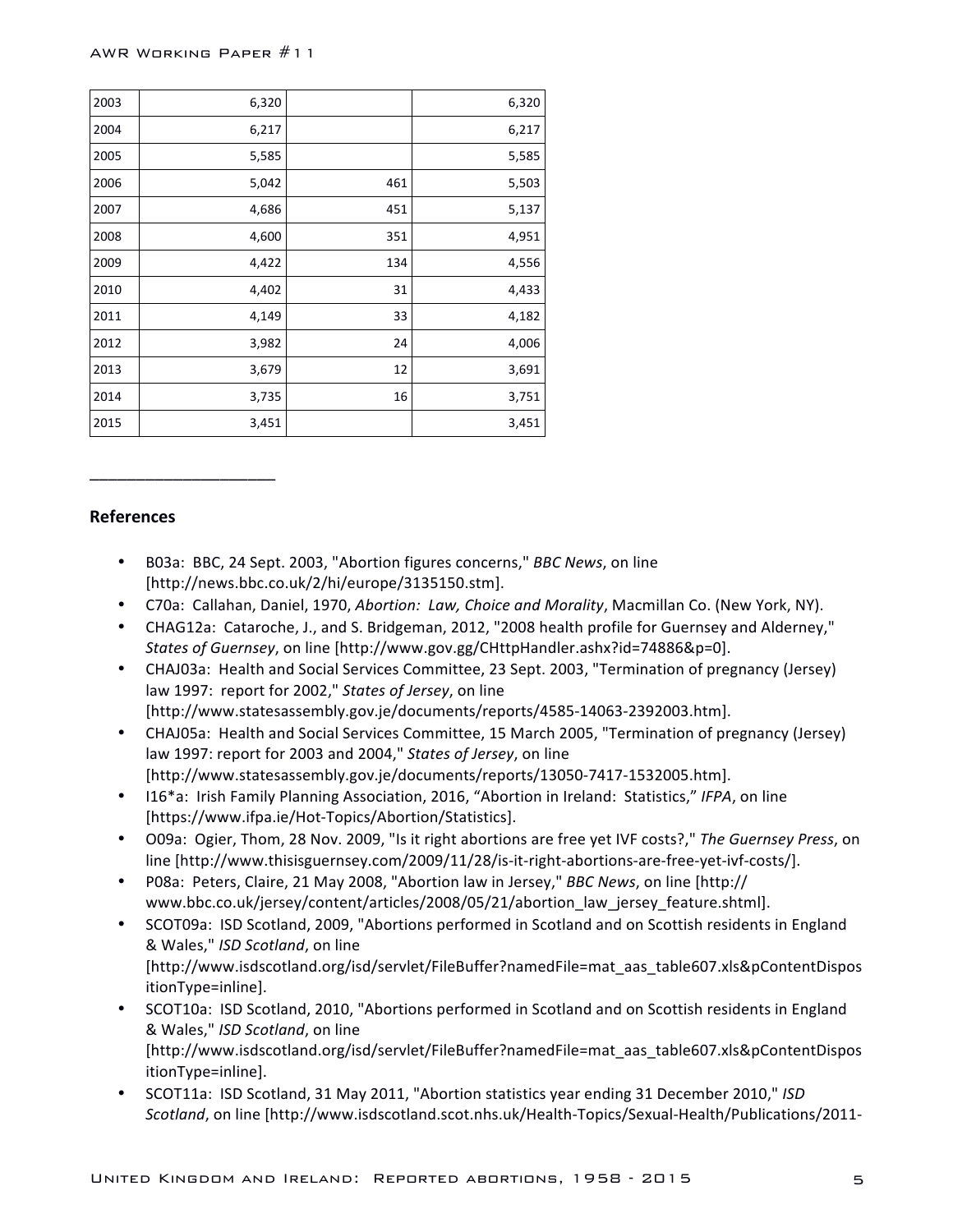05-31/2011-05-31-Abortions-Summary.pdf?92754763365].

- SCOT13<sup>\*</sup>: ISD Scotland, 2013, "Abortion statistics year ending 31 December 2012," *ISD Scotland*, on line [http://www.isdscotland.scot.nhs.uk/].
- SCOT14\*: ISD Scotland, 2014, "Abortion statistics year ending 31 December 2013," *ISD Scotland*, on line [http://www.isdscotland.scot.nhs.uk/].
- SCOT16<sup>\*</sup>: ISD Scotland, 2016, "Abortion statistics year ending 31 December 2015," *ISD Scotland*, on line [http://www.isdscotland.scot.nhs.uk/].
- UK00a: Office for National Statistics, 2000, "Abortion Statistics: Legal abortions carried out under the 1967 Abortion Act in England and Wales, 1999," National Statistics, on line [http://www.statistics.gov.uk/downloads/theme\_health/AB26\_1999/ab26\_1999.pdf].
- UK01a: Office for National Statistics, 2001, "Abortion Statistics: Legal abortions carried out under the 1967 Abortion Act in England and Wales, 2000," National Statistics, on line [http://www.statistics.gov.uk/downloads/theme\_health/AB27/AB\_No27\_V1.pdf].
- UK02a: Office for National Statistics, 2002, "Abortion Statistics: Legal abortions carried out under the 1967 Abortion Act in England and Wales, 2001," *National Statistics*, on line [http://www.statistics.gov.uk/downloads/theme\_health/AB28\_2001/AB28\_2001.pdf].
- UK03a: Department of Health, 30 Oct. 2003, "Abortion Statistics: Legal abortions carried out under the 1967 Abortion Act in England and Wales, 2002," Department of Health, on line [http://www.dh.gov.uk/assetRoot/04/08/00/59/04080059.PDF].
- UK04a: Department of Health, Aug. 2004, "Abortion Statistics: Legal abortions carried out under the 1967 Abortion Act in England and Wales, 2003," Department of Health, on line [http://www.dh.gov.uk/assetRoot/04/11/66/26/04116626.pdf].
- UK05a: Department of Health, 27 July 2005, "Abortion Statistics: Legal abortions carried out under the 1967 Abortion Act in England and Wales, 2004," *Department of Health*, on line [http://www.dh.gov.uk/assetRoot/04/11/75/74/04117574.pdf].
- UK06a: Department of Health, 4 July 2006, "Abortion Statistics: Legal abortions carried out under the 1967 Abortion Act in England and Wales, 2005," *Department of Health*, on line [http://www.dh.gov.uk/assetRoot/04/13/68/59/04136859.pdf].
- UK06b: U.K. Parliament, 19 April 2006, "Abortion," *Parliament*, on line [http://www. publications.parliament.uk/pa/cm200506/cmhansrd/cm060419/text/60419w22.htm].
- UK07a: Government Statistical Service, 19 June 2007, "Statistical Bulletin: Abortion Statistics, England and Wales: 2006," *Department of Health*, on line [http://www.dh.gov.uk/ prod\_consum\_dh/idcplg?IdcService=GET\_FILE&dID=142305&Rendition=Web].
- UK08a: Government Statistical Service, June 2008, "Statistical Bulletin: Abortion Statistics, England and Wales: 2007," Department of Health, on line [http://www.dh.gov.uk/ prod\_consum\_dh/idcplg?IdcService=GET\_FILE&dID=142305&Rendition=Web].
- UK09a: Government Statistical Service, May 2009, "Statistical Bulletin: Abortion Statistics, England and Wales: 2008," *Department of Health*, on line [http://www.dh.gov.uk/ prod\_consum\_dh/groups/dh\_digitalassets/documents/digitalasset/dh\_099714.pdf].
- UK10a: Government Statistical Service, May 2010, "Statistical Bulletin: Abortion Statistics, England and Wales: 2009," Department of Health, on line [http://www.dh.gov.uk/ prod\_consum\_dh/groups/dh\_digitalassets/documents/digitalasset/dh\_116336.pdf].
- UK11a: Department of Health, May 2011, "Abortion Statistics, England and Wales: 2010," Department of Health, on line [http://www.dh.gov.uk/prod\_consum\_dh/groups/ dh\_digitalassets/documents/digitalasset/dh\_127202.pdf].
- UK12a: Government Statistical Service, May 2012, "Statistical Bulletin: Abortion Statistics, England and Wales: 2011," *Department of Health*, on line [https://www.wp.dh.gov.uk/transparency/files/2012/05/Commentary1.pdf].
- UK13\*: Department of Health, 2013, "Abortion Statistics, England and Wales: 2012," Gov.UK, on line